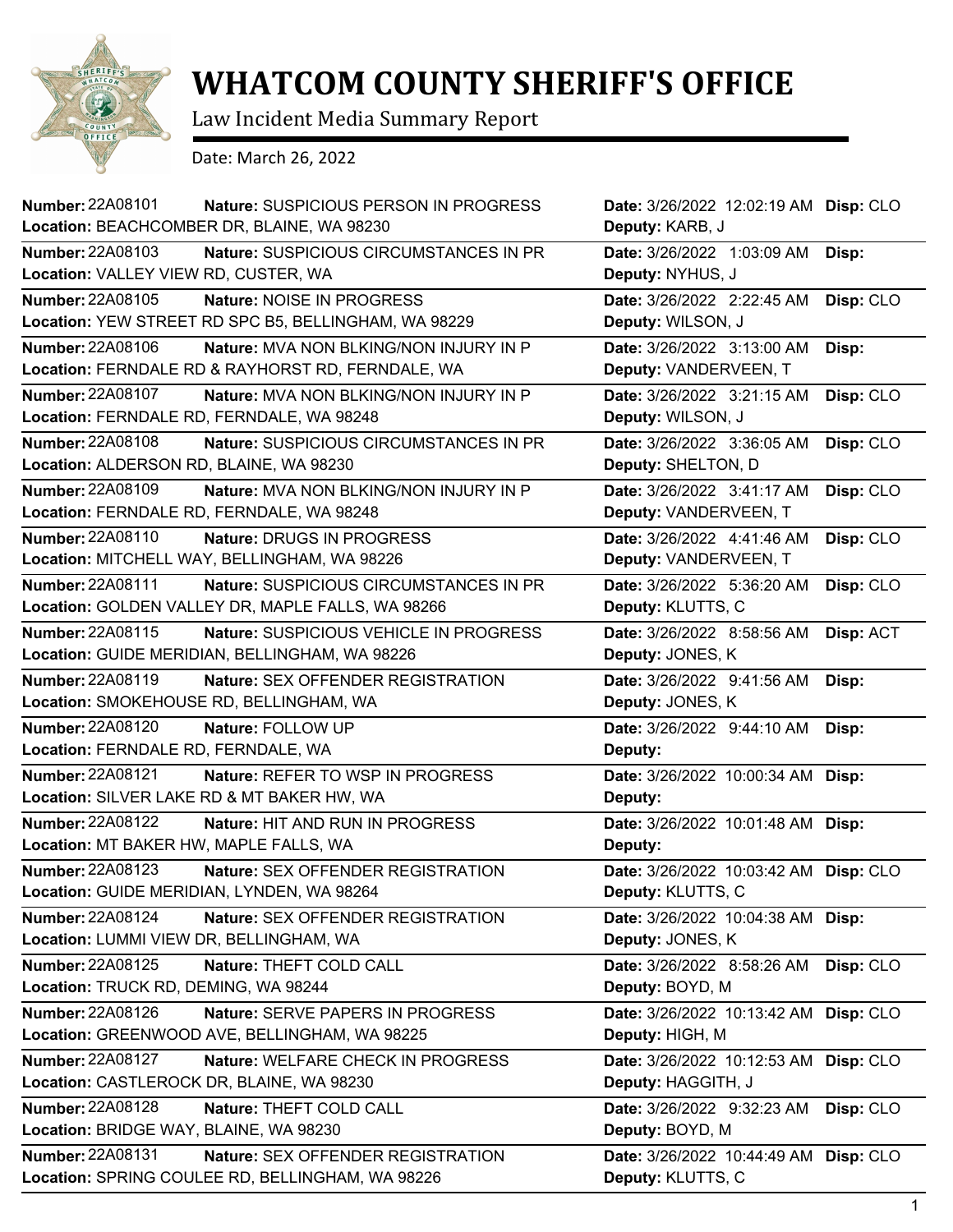| Number: 22A08132<br>Nature: THREAT COLD CALL                                 | Date: 3/26/2022 11:01:31 AM Disp: CLO                    |
|------------------------------------------------------------------------------|----------------------------------------------------------|
| Location: VISTA DR, FERNDALE, WA 98248                                       | Deputy: HAGGITH, J                                       |
| <b>Number: 22A08133</b><br><b>Nature: SEX OFFENDER REGISTRATION</b>          | Date: 3/26/2022 11:05:38 AM Disp: CLO                    |
| Location: ALDERWOOD AVE, BELLINGHAM, WA 98225                                | Deputy: KLUTTS, C                                        |
| <b>Number: 22A08134</b><br>Nature: BURGLARY IN PROGRESS                      | Date: 3/26/2022 11:11:29 AM Disp: CLO                    |
| Location: LITTLE BIG HORN RD, MAPLE FALLS, WA 98266                          | Deputy: KLUTTS, C                                        |
| <b>Number: 22A08135</b><br>Nature: SUSPICIOUS PERSON COLD CALL               | Date: 3/26/2022 11:28:48 AM Disp: CLO                    |
| Location: SANTA FE TRL, MAPLE FALLS, WA 98266                                | Deputy: HENTZ, J                                         |
| Number: 22A08136<br>Nature: ALARM AUDIBLE IN PROGRESS                        | Date: 3/26/2022 11:32:05 AM Disp:                        |
| Location: NORTHGATE SPUR, FERNDALE, WA                                       | Deputy:                                                  |
| Number: 22A08137<br>Nature: ASSIST CITIZEN IN PROGRESS                       | Date: 3/26/2022 11:49:55 AM Disp: CLO                    |
| Location: HAM RD, CUSTER, WA 98240                                           | Deputy: HAGGITH, J                                       |
| Number: 22A08138<br>Nature: ASSAULT SIMPLE COLD CALL                         | Date: 3/26/2022 11:56:31 AM Disp:                        |
| Location: MARIETTA AVE, BELLINGHAM, WA 98226                                 | Deputy: JONES, K                                         |
| Number: 22A08139<br>Nature: DOMESTIC PHYSICAL COLD CALL                      | Date: 3/26/2022 11:59:13 AM Disp: CLO                    |
| Location: BIRCH BAY LYNDEN RD, LYNDEN, WA 98264                              | Deputy: HAGGITH, J                                       |
| <b>Number: 22A08140</b><br>Nature: ASSIST AGENCY IN PROGRESS                 | Date: 3/26/2022 12:10:25 PM Disp: CLO                    |
| Location: FALL VALLEY LN, MAPLE FALLS, WA 98266                              | Deputy: HENTZ, J                                         |
| Number: 22A08141<br>Nature: VEHICLE PROWL COLD CALL                          | Date: 3/26/2022 12:32:45 PM Disp: CLO                    |
| Location: BENNETT DR, BELLINGHAM, WA 98225                                   | Deputy: JONES, K                                         |
| <b>Number: 22A08142</b><br><b>Nature: SEX OFFENDER REGISTRATION</b>          | Date: 3/26/2022 12:42:29 PM Disp: CLO                    |
| Location: HUCKLEBERRY CT, BELLINGHAM, WA 98229                               | Deputy: KLUTTS, C                                        |
| Number: 22A08144<br>Nature: SEX OFFENDER REGISTRATION                        | Date: 3/26/2022 12:51:26 PM Disp: CLO                    |
| Location: TOPPER DR, BELLINGHAM, WA 98229                                    | Deputy: KLUTTS, C                                        |
| <b>Number: 22A08146</b><br>Nature: TRAFFIC PROBLEM COLD CALL                 | Date: 3/26/2022 1:38:53 PM<br>Disp: CLO                  |
|                                                                              |                                                          |
| Location: QUARTZ RIDGE LN, BELLINGHAM, WA 98229                              | Deputy: KLUTTS, C                                        |
| <b>Number: 22A08147</b><br>Nature: WATCH FOR IN PROGRESS                     | Date: 3/26/2022 1:57:04 PM<br>Disp:                      |
| Location: YEW STREET RD & SEHOME AV, BELLINGHAM, WA                          | Deputy:                                                  |
| <b>Number: 22A08148</b><br>Nature: FIGHT IN PROGRESS                         | Date: 3/26/2022 2:14:29 PM Disp: CLO                     |
| Location: W BAKERVIEW RD & AIRPORT WAY, BELLINGHAM, WA 98226                 | Deputy: HENTZ, J                                         |
| <b>Number: 22A08149</b><br>Nature: RUNAWAY COLD CALL                         | Date: 3/26/2022 2:15:38 PM<br>Disp: CLO                  |
| Location: FERNDALE RD, FERNDALE, WA 98248                                    | Deputy: HEYSTEK, L                                       |
| Number: 22A08150<br>Nature: WATCH FOR IN PROGRESS                            | Date: 3/26/2022 2:20:01 PM<br>Disp:                      |
| Location: BIRCH BAY LYNDEN RD & ENTERPRISE RD, FERNDALE, WA                  | Deputy:                                                  |
| Number: 22A08151<br>Nature: NEIGHBORHOOD DISPUTE COLD CALL                   | Date: 3/26/2022 2:37:58 PM<br>Disp: CLO                  |
| Location: UPHILL DR, DEMING, WA 98244                                        | Deputy: INGERMANN, N                                     |
| Number: 22A08156<br>Nature: VANDALISM COLD CALL                              | Date: 3/26/2022 4:42:06 PM<br>Disp: CLO                  |
| Location: POLO PARK DR, BELLINGHAM, WA 98229                                 | Deputy: ALLEN, J                                         |
| Number: 22A08157<br>Nature: SUSPICIOUS CIRCUMSTANCES IN PR                   | Date: 3/26/2022 5:02:23 PM<br>Disp: CLO                  |
| Location: LAKE TERRELL RD, FERNDALE, WA 98248                                | Deputy: HEYSTEK, L                                       |
| <b>Number: 22A08158</b><br>Nature: VEHICLE PROWL COLD CALL                   | Date: 3/26/2022 5:03:09 PM<br>Disp: CLO                  |
| Location: TRUCK RD, DEMING, WA 98244                                         | Deputy: BOYD, M                                          |
| Number: 22A08159<br>Nature: REFER TO WSP IN PROGRESS                         | Date: 3/26/2022 5:16:00 PM<br>Disp:                      |
| Location: GUIDE MERIDIAN & AXTON RD, BELLINGHAM, WA                          | Deputy: INGERMANN, N                                     |
| <b>Number: 22A08160</b><br>Nature: TRANSPORT-POLICE IN PROGRESS              | Date: 3/26/2022 5:56:36 PM<br>Disp:                      |
| Location:                                                                    | Deputy:                                                  |
| Number: 22A08161<br>Nature: FOLLOW UP<br>Location: LABOUNTY DR, FERNDALE, WA | Date: 3/26/2022 6:06:33 PM<br>Disp:<br>Deputy: NELSON, G |